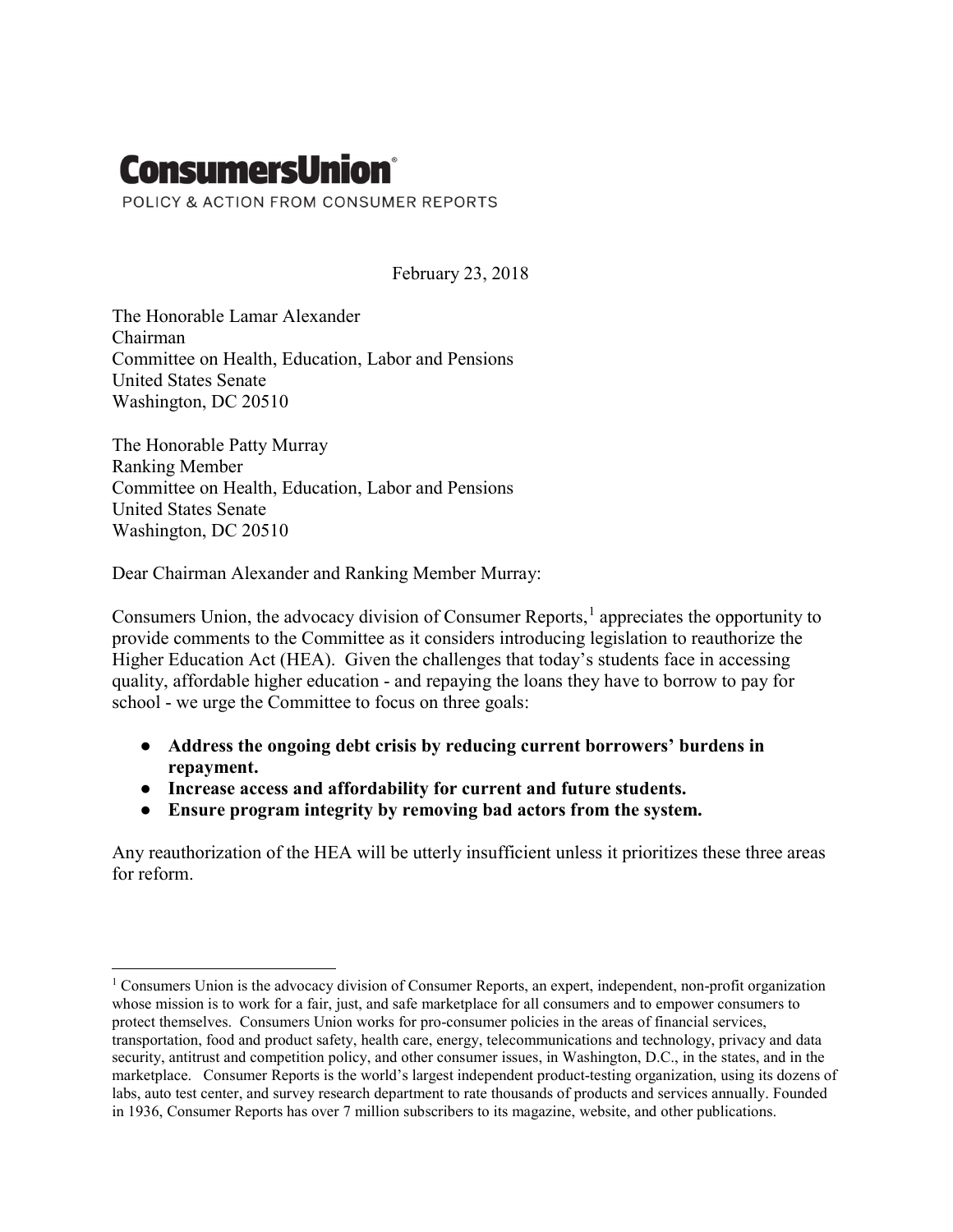## Address the ongoing debt crisis

HEA reauthorization presents an enormous opportunity to improve outcomes for people currently repaying their federal education loans, given the sheer complexity and confusion that borrowers experience while in repayment. Although income-driven repayment plans and other benefits have been available for years, too many borrowers still struggle to keep up with payments and are at risk of preventable defaults. Borrowers in the federal system often have to pay at high interest rates that cannot be refinanced. For those dedicating their lives to a career in public service, apprehension remains as to whether this Administration will retain its commitment to the Public Service Loan Forgiveness (PSLF) program. Adding to the confusion are loan servicers acting on behalf of the government that often give borrowers incorrect information, or simply fail to act in their best interests to help them pay their loans. Meanwhile, borrowers with private education loans have drastically fewer consumer protections.

The following reforms would help improve outcomes for current borrowers:

• Provide all federal borrowers the option of a flexible, income-driven repayment plan that helps borrowers manage payments

All federal borrowers, regardless of when they borrowed or their current income, should have access to an income-driven repayment plan that caps their monthly payments at 10 percent of their discretionary income.<sup>2</sup> No minimum payment amount should be required for the poorest borrowers. To keep balances manageable, interest accrual and capitalization should be limited as much as possible, if not eliminated. Maximum repayment periods should not exceed 20 years, and any canceled balances should be exempt from income taxation. The REPAYE plan, which we helped negotiate in 2015, should serve as an instructive example for the Committee to consider when designing a universal income-driven repayment plan.<sup>3</sup>

• Create a refinancing option for federal loans, so that borrowers in good standing can lower their interest rates while remaining in the federal system

At a time of historically low interest rates, federal loan borrowers are stuck with high interest rates - and the only option for refinancing is to go to the private market. Most borrowers may not even qualify for refinancing should they wish it, given that the refinance companies currently on the market tend to focus on high-income borrowers with prestigious degrees. Even if a borrower does qualify, however, there are risks to doing so - namely, losing access to all the benefits that come with having a federal loan. To provide better options for federal borrowers, the HEA should provide a mechanism for federal refinancing when borrowers demonstrate repayment in good standing. In addition, borrowers on income-driven plans should get credit for pre-refinance payments made, so they still count toward their repayment period. Similar credit should also be given for pre-refinance payments made toward PSLF.

<sup>&</sup>lt;sup>2</sup> We would also recommend defining "discretionary income" as income above 200 percent of the federal poverty line, to protect the most vulnerable borrowers.

<sup>&</sup>lt;sup>3</sup> For more specific recommendations on designing a generous income-driven repayment plan, see Comments from Consumers Union to U.S. Dep't of Educ. (Aug. 10, 2015), available at https://consumersunion.org/wpcontent/uploads/2015/08/CUcomment\_REPAYE\_FINAL.pdf.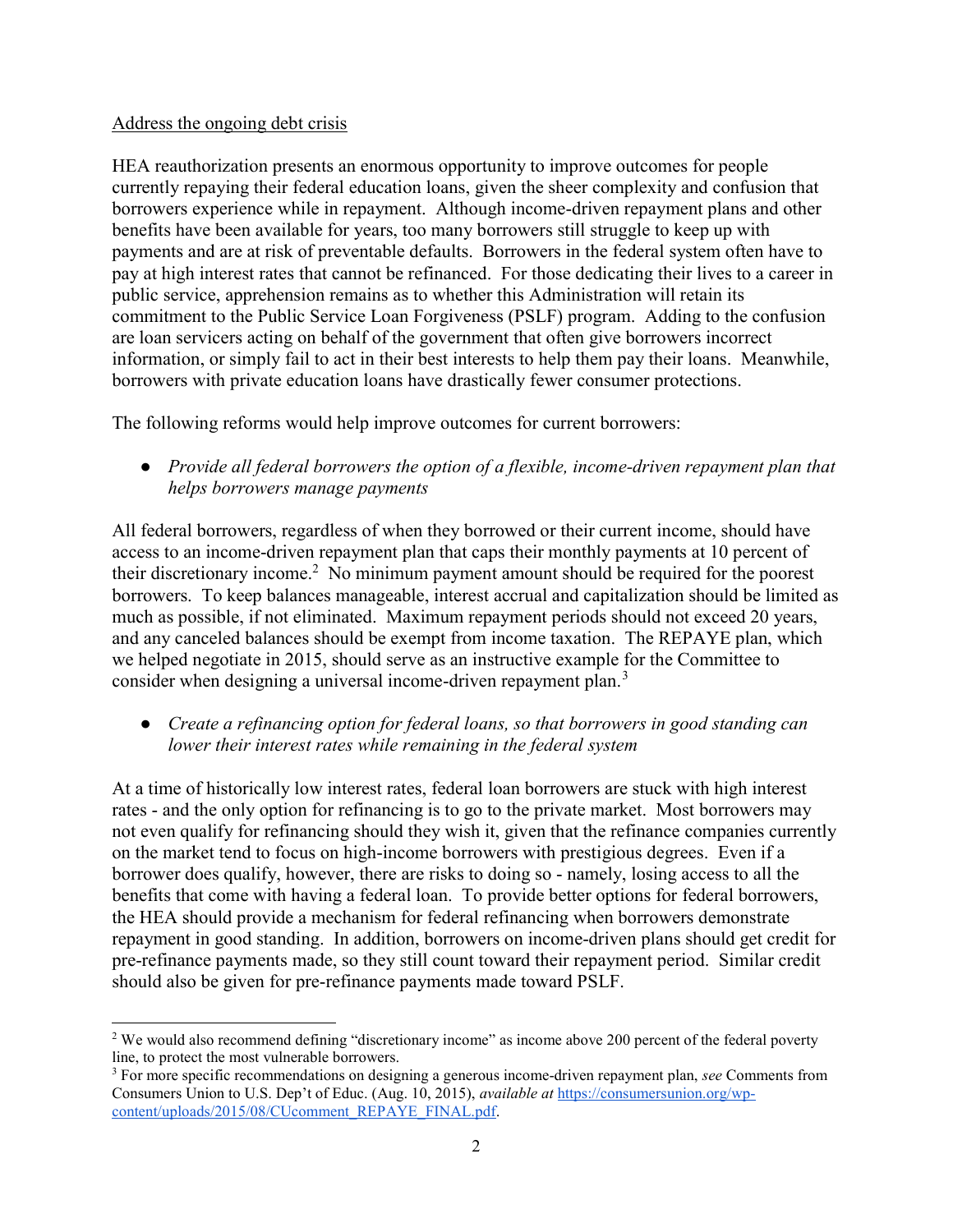## • Preserve and strengthen PSLF

Public service employees are essential to our society - they are teachers, doctors, social workers and others who work for the public good, often at lower salaries than they could earn in the private sector. To fulfill the promise made during the last HEA reauthorization, which first created PSLF, the next reauthorization should protect the program and consider improvements. At minimum, all public sector and nonprofit employees<sup>4</sup> should have access to full loan discharges after 10 years. In addition, the Committee should consider the feasibility of discharging as-you-go - for example, a ten percent reduction to the balance at the end of each year of public service. This could help prevent complications from submitting ten years' worth of paperwork all at once to qualify for PSLF, and provide more certainty to borrowers who may need to move in and out of public service jobs while in repayment.

## Require loan servicers to act in borrowers' best interests

Simply put, loan servicers have greatly contributed to the current student debt crisis by failing to protect borrowers' interests throughout the repayment process. Despite the availability of flexible repayments, deferments and forbearances, 3-year cohort default rates on federal education loans remain high at 11.5 percent (approximately 1 in 9 students).<sup>5</sup> However, over the last several years, very detailed and dramatic evidence of serious customer service problems in loan servicing have emerged. 1 out of 4 borrowers nationally are in default on their loans. Studies by the Consumer Financial Protection Bureau<sup>6</sup> and the Government Accountability Office<sup>7</sup> show that servicers routinely fail to tell borrowers about available relief, including income-driven repayment plans and disability discharges, and instead allow borrowers to fall into default. Borrowers who default are subject to aggressive collection methods - from administrative wage garnishment to Social Security and tax refund offsets.

To prevent unnecessary defaults, HEA reauthorization must include minimum requirements for loan servicers; above all, servicers must be required to act in the best interests of the borrower. Servicers should be required to take proactive steps to help struggling borrowers, including offering income-driven repayment plans as the first option. If a borrower reports a disability, public service employee status, closed school, or any other information triggering special rights, servicers should be required to retain that information and provide the borrower information on how to exercise those rights. Before, during and after a servicing transfer, servicers should be

<sup>&</sup>lt;sup>4</sup> There is ongoing confusion as to which types of nonprofits (other than  $501(c)(3)$ ) are considered public service employers. The Department of Education recently came under scrutiny for reversing determinations of eligibility for borrowers working at certain nonprofits who thought they were eligible for PSLF. See Am. Bar Ass'n v. King, Case No. 16-2476 (filed D.D.C. Dec. 20, 2016) (alleging improper denials of PSLF employer eligibility for certain nonprofits).

<sup>&</sup>lt;sup>5</sup> U.S. Dep't of Educ., Official Cohort Default Rates for Schools (updated Sept. 25, 2017), https://www2.ed.gov/offices/OSFAP/defaultmanagement/cdr.html.

<sup>6</sup> Consumer Financial Protection Bureau, Student Loan Servicing, Analysis of Public Input and Recommendations for Reform, September 2015, available at: *available at* http://files.consumerfinance.gov/f/201509\_cfpb\_studentloan-servicing-report.pdf.

<sup>7</sup> United States Government Accountability Office, Report to Congress, Federal Student Loans: Education Could Do More to Help Ensure Borrowers Are Aware of Repayment and Forgiveness Options, August 2015, *available at* https://www.gao.gov/assets/680/672136.pdf.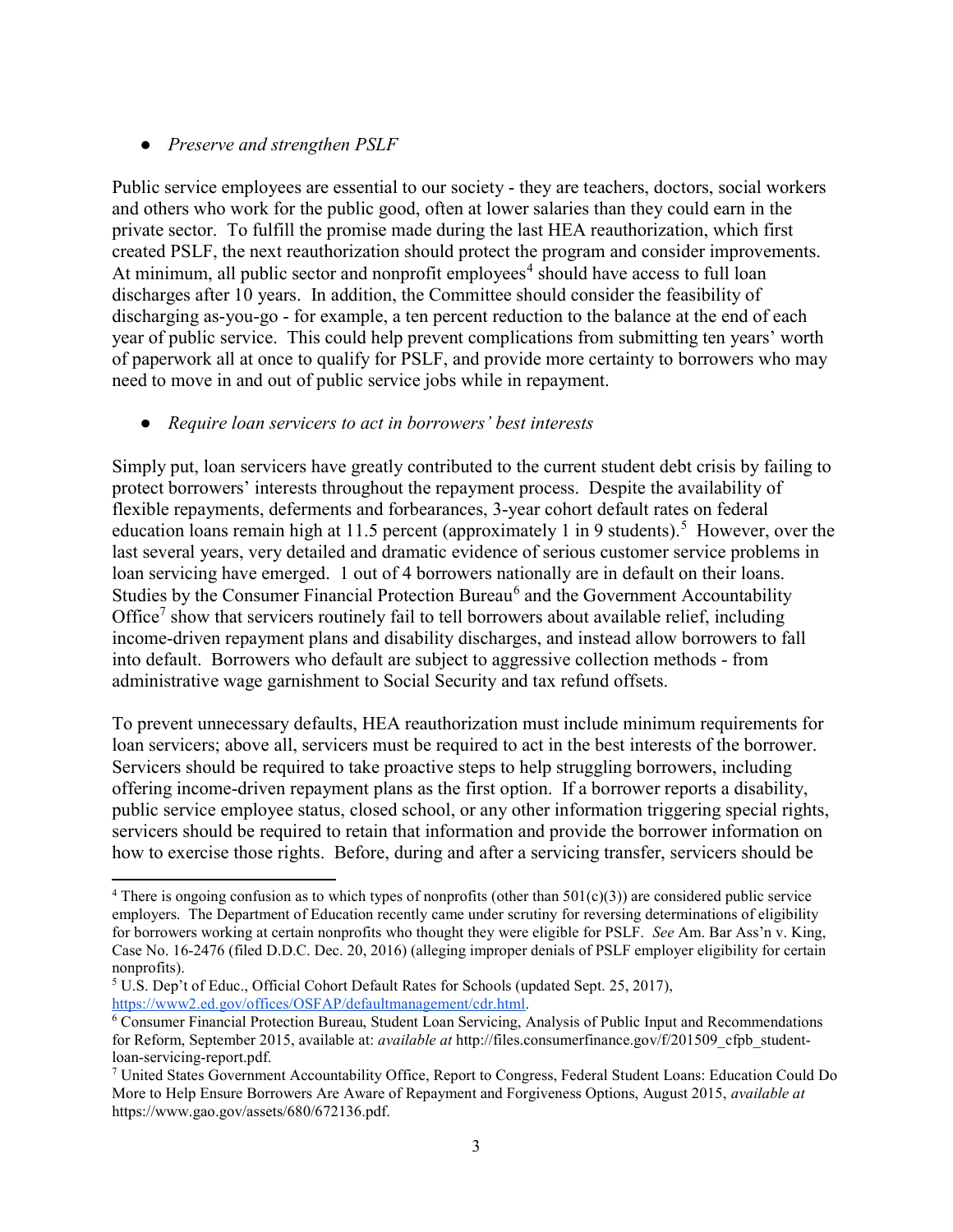required to retain important documents and account information, as well as provide appropriate notice to borrowers about the transfer. Servicers should also be required to allocate payments fairly - whether partial, full, or overpayments - to minimize interest charges and fees.  $8$ 

## • Increase protections for private loan borrowers

Private education loans are especially risky, given that they lack the flexible repayment options that federal loans have by law. They are also difficult to discharge in bankruptcy, which means that servicers and collectors have little incentive to work with borrowers voluntarily. To protect these borrowers, HEA reauthorization should include new protections for private student loan borrowers - including a right to flexible repayment plans and other loss mitigation options. Lenders should also be required to halt collections while evaluating struggling borrowers for loss mitigation purposes. Finally, full bankruptcy rights must be restored to borrowers with private loans; there is simply no rationale for treating private student loans more harshly than other kinds of unsecured loans from private lenders.

## Increase access and affordability

HEA reauthorization must be forward-looking, with the goal not just of addressing the current debt crisis but also preventing more students from getting mired in debt. Public divestment from higher education has largely contributed to the rising tuition and student debt levels across the nation. We must reaffirm our commitment to education as a public good, and provide the resources that schools and students need to succeed.

To that end, HEA reauthorization must preserve and protect the Pell Grant, as well as other grant and work-study programs, which are vital to providing access particularly to low- and moderateincome students. Interest subsidies on Stafford loans are also essential to mitigating debt burdens for students. Finally, we support increased funding for community colleges and other schools that provide low-cost, high quality education and training to students.

## Ensure program integrity

 $\overline{a}$ 

In order to ensure that students are attending schools that will educate them appropriately and help them improve their futures, it is essential that HEA reauthorization include strong accountability measures that root out bad actors when they fail to provide the education or training they promised, put students into unaffordable debts, or simply abuse their access to federal taxpayer dollars. It is also crucial that the HEA continues to permit states to play an active role in overseeing education providers, as well as loan servicers and debt collectors, to protect their resident students from harm.

<sup>&</sup>lt;sup>8</sup> For more specific recommendations on how to improve student loan servicing, see Comments from Consumers Union to Consumer Fin. Protection Bureau (July 13, 2015), available at https://consumersunion.org/wpcontent/uploads/2015/07/CFPB\_RFI\_servicing\_0715.pdf.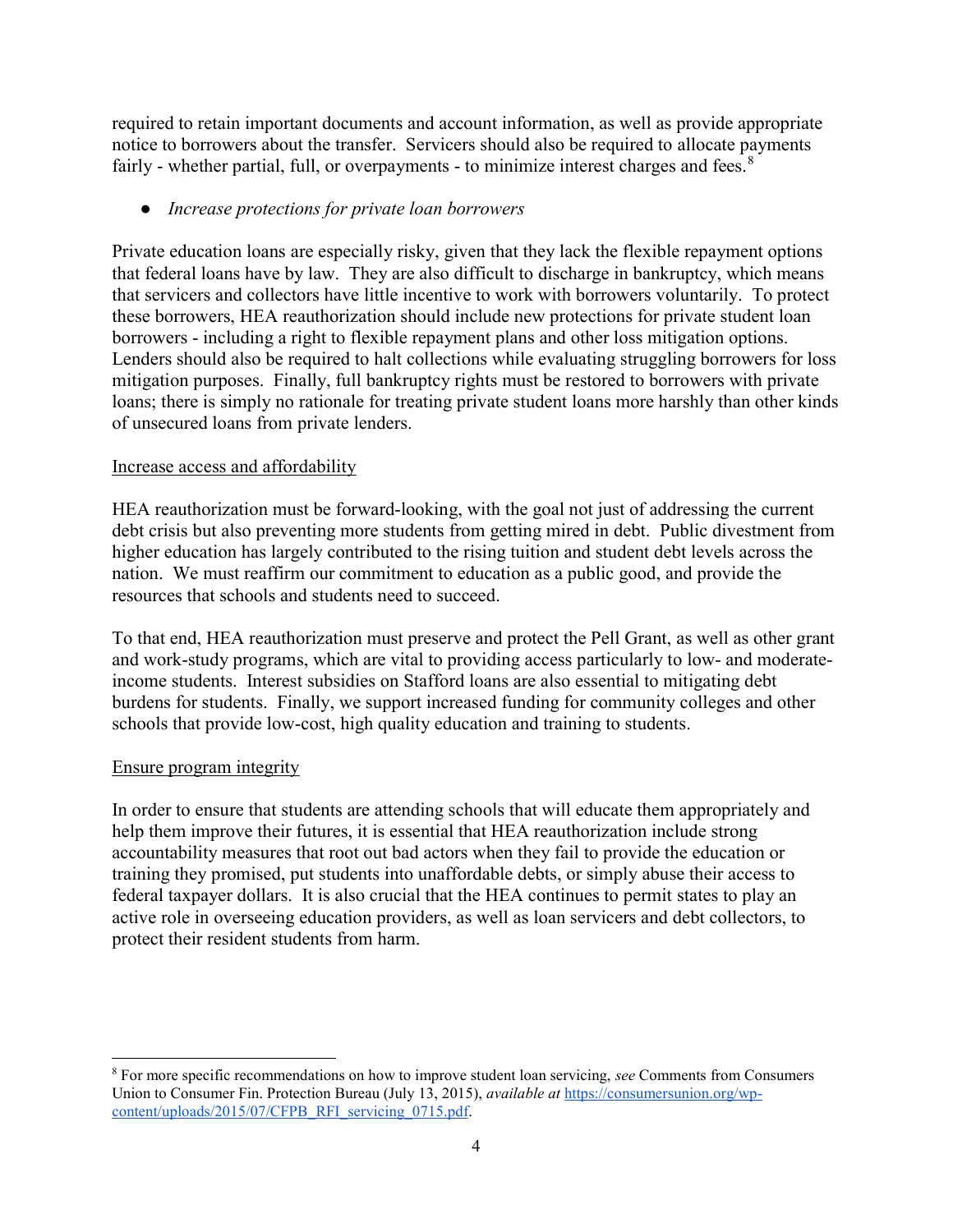• Preserve and improve strong gainful employment standards for career education programs

HEA reauthorization must retain the essential requirement that career education programs "prepare students for gainful employment in a recognized occupation." This requirement is particularly essential given the growth of career education programs across the country, and the long-running and consistent pattern of abuse that both federal and state investigations have revealed regarding the practices of some of these institutions, particularly for-profit schools. The the most recent gainful employment rule implementing this provision addressed these abuses by ensuring that career programs are preparing students for employment that enables them to maintain low debt-to-earnings levels. The mere threat of sanctions under this rule prompted many colleges to eliminate their worst-performing programs and to implement other reforms to improve outcomes for their graduates. The statutory standard must be preserved, at minimum. Furthermore, the Committee should consider strengthening it to: (1) close a number of loopholes that would otherwise enable colleges to game the standards; (2) protect low-cost programs that are not putting most of their students in debt; (3) limit enrollment at schools that need to improve their standards; and (4) provide monetary relief to students who have been harmed by lowperforming career college programs.<sup>9</sup>

● Enable borrowers to assert a defense to repayment of their loans if they were harmed or misled by their school

To relieve the unfair debt burdens that predatory schools have inflicted on student borrowers in recent years, and deter such conduct in the future, HEA reauthorization must preserve strong borrower defense rights based on applicable State law. Since the collapse of Corinthian Colleges in 2015, thousands of students have been seeking relief from their loans - and most apparently remain pending despite overwhelming evidence that Corinthian was engaging in widespread fraud and deceit.<sup>10</sup> Borrowers should be able to assert a defense to repayment of their loans, at any time, and obtain full relief where there is evidence that a school engaged in illegal misconduct, such as fraud or unfair, deceptive, or abusive practices. To ensure transparency and deter bad conduct, schools should also be prohibited from using pre-dispute arbitration clauses in their enrollment agreements if they want to receive Title IV funds.<sup>11</sup> Such clauses enabled schools like Corinthian and ITT Tech to engage in misconduct for years while students were blocked from seeking redress in the courts.

Schools should also be held to reasonable financial responsibility standards that include trigger warnings - such as high cohort default rates, state or federal investigations, and other signs of financial stress - to catch problems early before schools collapse and leave taxpayers on the hook.

<sup>&</sup>lt;sup>9</sup> For more specific recommendations, see Comments from Consumers Union to U.S. Dep't of Educ. (May 27, 2014), available at https://consumersunion.org/wp-content/uploads/2014/05/CUcomment\_NPRM\_GErule\_2014.pdf.

 $10$  See Complaint at  $\frac{4}{56}$ , California v. DeVos., Case No. 17-7106 (filed N.D. Cal. Dec. 14, 2017) (estimating that approximately 50,000 Corinthian claims remain pending).

<sup>&</sup>lt;sup>11</sup> For more specific recommendations related to borrower defenses, see Comments from Consumers Union to U.S. Dep't of Educ. (Aug. 1, 2016), *available at* https://consumersunion.org/wpcontent/uploads/2016/08/CUcomment\_borrowerdefense\_8.1.2016.pdf.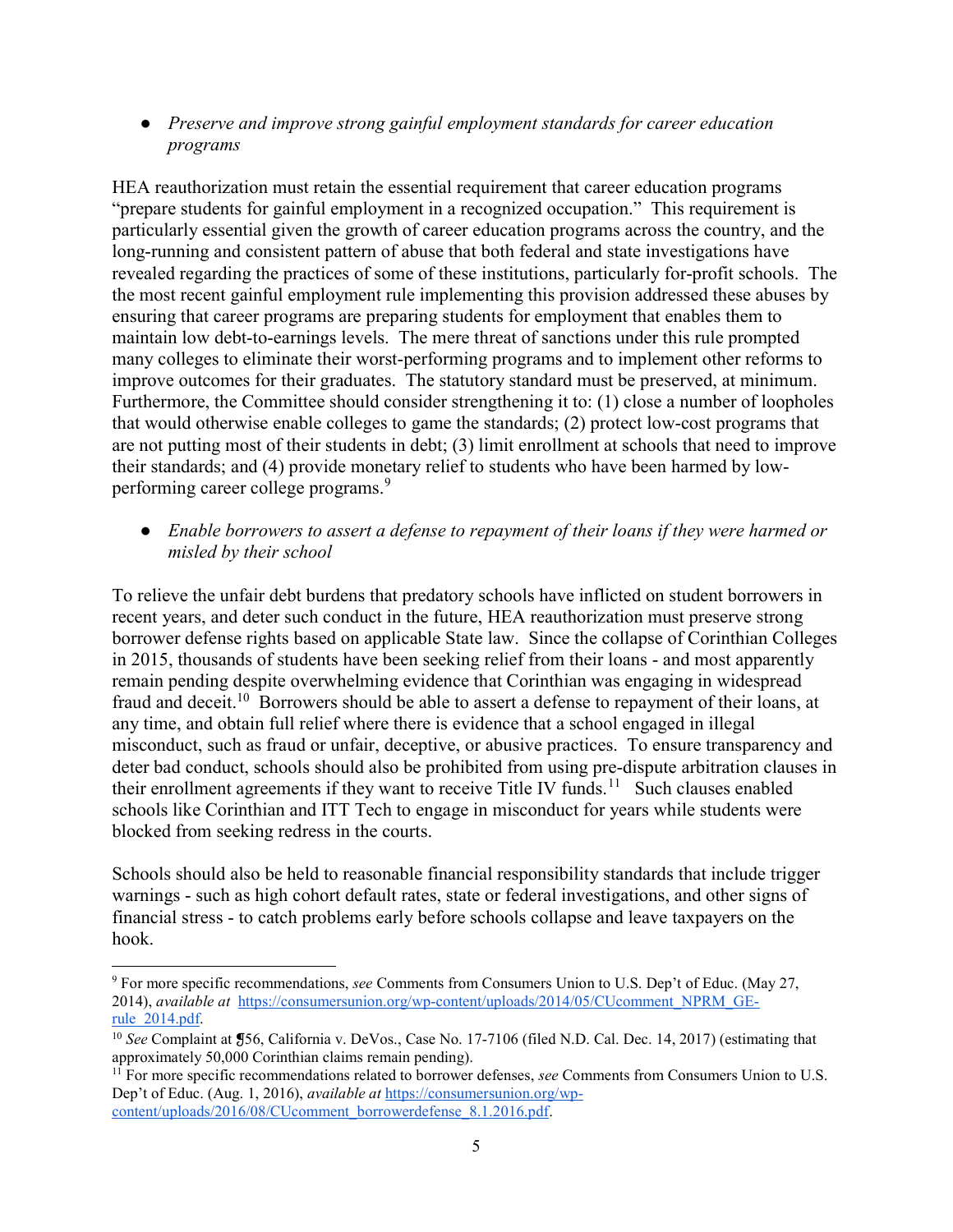## ● Preserve cohort default rates as a measure of school performance

The cohort default rate is an essential measure of how all former students - whether or not they graduated from their programs - are faring with the loans they took on to get an education at a particular school. Students who drop out are especially at risk - having debt but no credential to show for their time in school. High defaults are a strong indicator that students are dropping out because the program is not providing the education they were promised, or that the program is too expensive to justify continuing with enrollment. Meanwhile, the consequences of defaulting on a federal education loan are dire: there is no statute of limitations on collecting a federal student debt, and the government has extraordinary tools to use against student borrowers. A borrower's wages can be subjected to administrative wage garnishment; tax refunds can be seized; and Social Security benefits can be offset to repay the debt. Any school whose students are falling into default at rates above 30 percent, as in current law, should be subject to intense scrutiny to determine whether they should remain eligible for Title IV aid. Furthermore, the cohort default rate standard should be improved to include safeguards that prevent schools from evading accountability by temporarily suppressing defaults.

## • Ban incentive compensation for recruiters and third parties

HEA reauthorization should preserve the incentive compensation ban in current law, and apply it without exception. Schools should not reward individuals or third parties in their dealings with students, because it puts the financial interests of schools, employees and their associates before the needs of students. To protect students and taxpayers, in 2015 the Education Department's Inspector General called for even greater oversight and enforcement of the ban on incentive compensation.<sup>12</sup> Weakening it would invite more fraud and abuse.

## • Maintain and strengthen the 90-10 rule

HEA reauthorization must include the 90-10 rule, which simply requires proprietary schools to obtain at least 10 percent of their revenue from sources other than Title IV aid. It is a very modest rule, given that schools can derive the remaining 10 percent from other public sources, such as the GI Bill and other benefits available to the military-connected community. In recent years, some for-profit schools have come under fire for aggressively recruiting military personnel to enroll and use their education benefits on top of available Title IV funds.<sup>13</sup> These schools have in effect been almost entirely propped up by federal funds, while producing poor outcomes for their students. Weakening or eliminating the requirement to obtain at least some revenue from other sources would all but ensure that predatory schools can hurt students with impunity at the taxpayer's expense. Instead, the rule should be improved by restoring the ratio to 85-15, as it was 20 years ago, and by including military education benefits in the cap on federal funds upon which for-profit schools can rely. Schools should also be prevented from evading the caps through campus consolidations.

 $\overline{a}$ 

<sup>&</sup>lt;sup>12</sup> Office of Inspector Gen., U.S. Dep't of Educ., Federal Student Aid's Oversight of Schools' Compliance with the Incentive Compensation Ban 1-2 (2015), available at https://www2.ed.gov/about/offices/list/oig/auditreports/fy2015/a05n0012.pdf.

<sup>&</sup>lt;sup>13</sup> Senate Report at 68-72.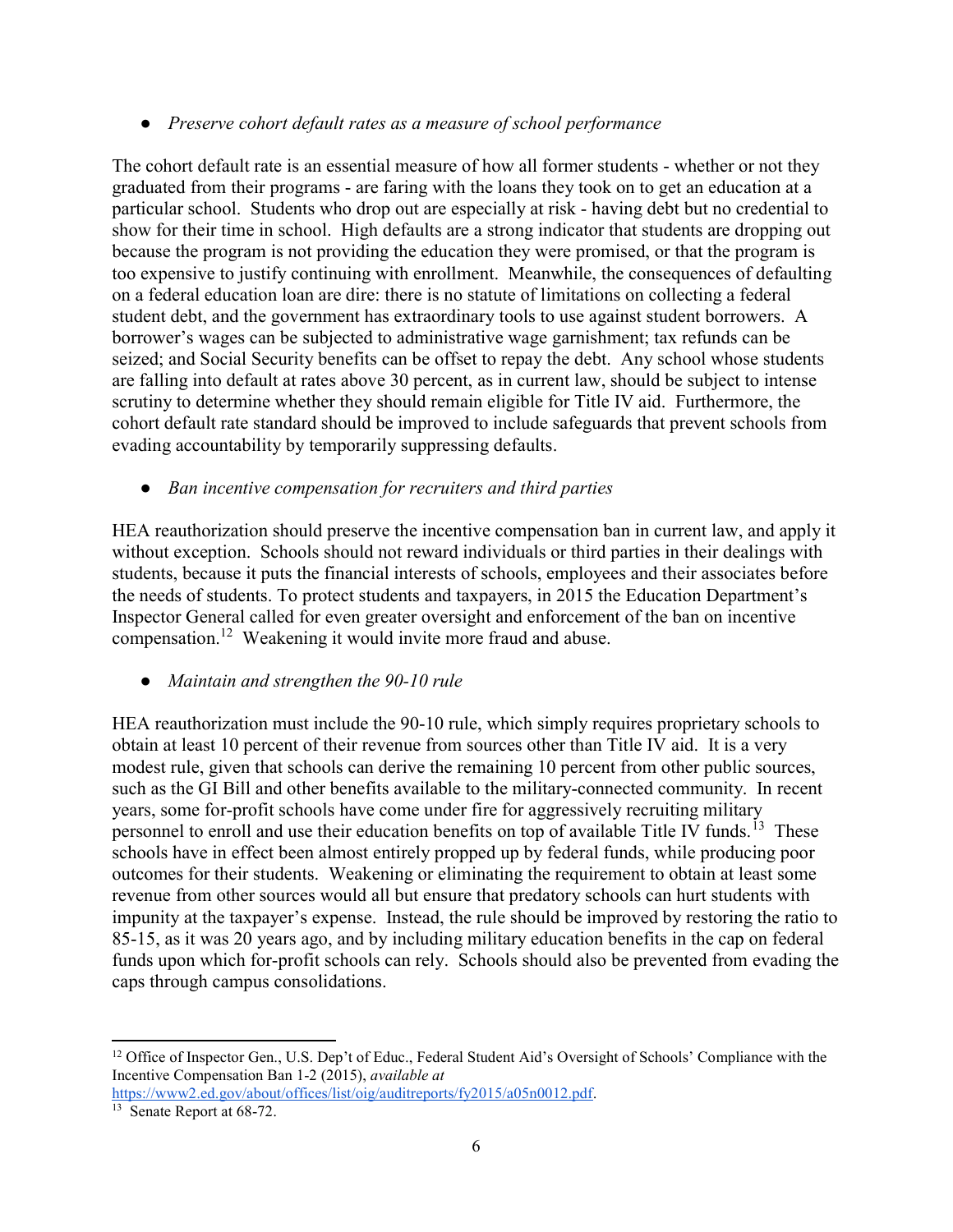• Preserve the oversight role of the states

The HEA has always recognized the importance of the states as an essential element of program integrity "triad" -- whereby states, accrediting agencies, and the Department of Education all serve to monitor and protect the federal student aid programs. The state role remains vital today and no reauthorization bill should be considered if it preempts state authority in this area.

○ Distance education providers

In particular, the HEA should retain the essential role of states in ensuring the quality of education provided by online education programs. States are required under current law and regulations to conduct an active review of schools seeking to enroll students in their state. In recent years, such active review has been complicated by significant growth in distance education program enrollments, especially at for-profit colleges.<sup>14</sup> Unfortunately, increasing complaints about fraud at some institutions indicate that the need for oversight is overwhelming.

The recent growth of an interstate reciprocity agreement, known as NC-SARA, has raised concerns due to its potential for incentivizing schools to headquarter in states with weaker consumer protection laws while marketing their programs to out-of-state students. Such an agreement could result in distance education students having fewer protections than their brick and mortar counterparts in the same state.

A rule issued by the Department at the end of 2016, while a step in the right direction, left essential gaps that will leave some distance education students subject to weaker protections. Any HEA reauthorization bill should strengthen state authority by (1) ensuring that a student's home state always has authority to apply its own laws to protect its residents, regardless of whether it joins a reciprocity agreement, and (2) prohibiting providers from enrolling students in professional certificate or licensing programs that lack the required accreditation for students to practice the profession in their home states.<sup>15</sup>

○ Education loan servicers and debt collectors

In addition, any legislation should retain state authority to oversee student loan servicers. States have a longstanding and well-established role in protecting consumers against unfair and deceptive practices when it comes to financial products, loan servicing, and debt collection. The Department of Education has drawn its regulations regarding servicers quite narrowly to *avoid* wide-ranging state preemption, as noted in a recent letter from 26 attorneys general to Secretary DeVos.<sup>16</sup> Enforcement of laws and standards regarding student loan servicing should ideally be a joint state-federal responsibility, but at a minimum states can and must retain broad powers to

 <sup>14</sup> Program Integrity and Improvement; Proposed Rule, 81 Fed. Reg. 48598, 48607 (proposed July 25, 2016).

<sup>&</sup>lt;sup>15</sup> For more discussion of the state authorization rule, see Letter from Whitney Barkley, Christine Lindstrom  $\&$ Suzanne Martindale to U.S. Dep't of Educ. (Aug. 24, 2016), available at http://consumersunion.org/wpcontent/uploads/2016/08/WB\_CL\_SM\_group-comment\_state-auth\_8-24-2016.pdf.

<sup>&</sup>lt;sup>16</sup> Letter from Attorney General Eric Schneiderman and 25 other state attorneys general to Secretary Betsy DeVos, (Oct. 23, 2017), available at http://www.marylandattorneygeneral.gov/news%20documents/DeVos\_10\_24\_17.pdf (discussing importance of state oversight and enforcement of laws relating to student loans).